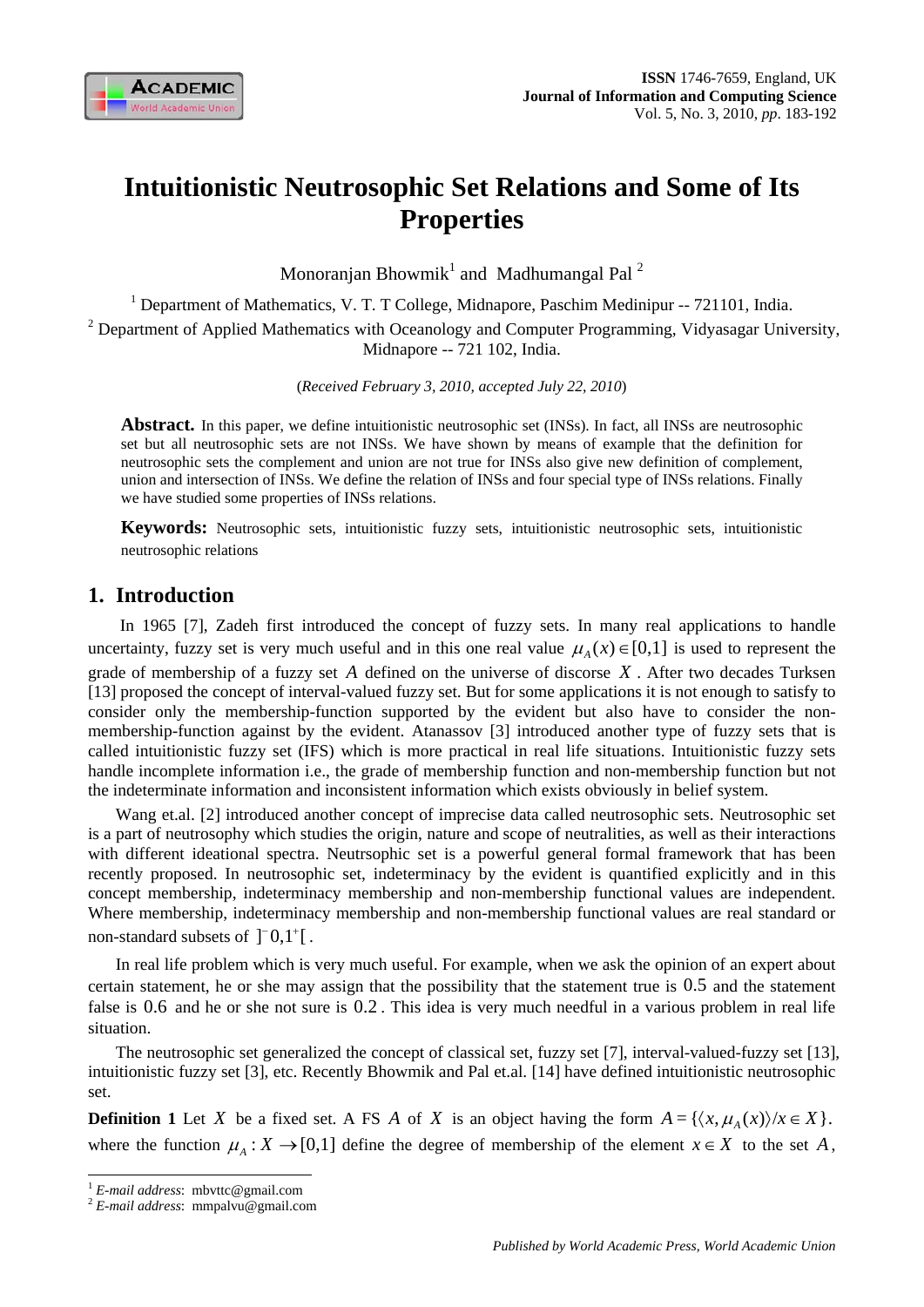which is a subset of *X* .

**Definition 2** Let *X* be a fixed set. An IFS *A* of *X* is an object having the form  $A = \{ \langle x, \mu_A(x), \mu_B(x), \dots \rangle\}$  $V_A(x)/x \in X$ . where the function  $\mu_A : X \to [0,1]$  and  $V_A : X \to [0,1]$  define respectively the degree of membership and degree of nonmembership of the element  $x \in X$  to the set *A*, which is a subset of *X* and for every  $x \in X$ ,  $0 \leq \mu_A(x) + \nu_A(x) \leq 1$ .

An element *x* of *X* is called significant with respect to a fuzzy subset *A* of *X* if the degree of membership  $\mu_A(x) > 0.5$ , otherwise, it is insignificant. We see that for a fuzzy subset *A* both the degrees of membership  $\mu_A(x)$  and non- membership  $v_A(x) = 1 - \mu_A(x)$  can not be significant. Further, for an IFS  $A = \{ \langle x, \mu_A(x), \nu_A(x) \rangle \mid x \in X \}$  it is observe that  $0 \le \mu_A(x) + \nu_A(x) \le 1$ , for all  $x \in X$  and hence it is observed that  $min\{\mu_A(x), \nu_A(x)\} \le 0.5$ , for all  $x \in X$ .

**Definition 3** [12] Let *X* be a fixed set. A generalized intuitionistic fuzzy set (GIFS) *A* of *X* is an object having the form  $A = \{ \langle x, \mu_A(x), \nu_A(x) \rangle | x \in X \}$  where the function  $\mu_A : X \to [0,1]$  and  $\nu_A : X \to [0,1]$ define respectively the degree of membership and degree of nonmembership of the element  $x \in X$  to the set *A*, which is a subset of *X* and for every  $x \in X$  satisfy the condition

$$
\mu_A(x) \wedge \nu_A(x) \le 0.5
$$
, for all  $x \in X$ .

This condition is called generalized intuitionistic condition (GIC). In fact, all GIFs are IFSs but all IFSs are not GIFSs.

Having motivated from this definition we propose another concept of neutrosophic set.

In this paper, in Section 2 we recall the non-standard analysis by Abraham Robinson and some definitions of neutrosophic sets of Wang et.al. [2]. In Section 3 , we define a new type of neutrosophic sets called intuitionistic neutrosophic sets (INSs)and have shown by means of example, that the definition for neutrosophic sets the complement and union are not true for INSs. Also we define new definition of complement, union and intersection of INS. In section 4 , we define the relation of INSs and four special type of INSs relations. Finally we have studied some properties of INSs relations.

#### **2. Preliminaries**

 In 1960s Abraham Robinson has developed the non-standard analysis, a formalization and a branch of mathematical logic, that rigorously defines the infinitesimals. Informally, an infinitesimal is an infinitely small number. Formally, *x* is said to be infinitesimal if and only if for all positive integers *n* one has *n*  $|x| < \frac{1}{2}$ . Let  $\varepsilon > 0$  be a such infinitesimal number. The hyper-real number set is an extension of the real number set, which includes classes of infinite numbers and classes of infinitesimal numbers. Let's consider the non-standard finite numbers  $1^+ = 1 + \varepsilon$ , where "1" is its standard part and " $\varepsilon$ " is non-standard part and  $0 = 0 - \varepsilon$ , where "0" is its standard part and " $\varepsilon$ " is non-standard part. Then we call  $]$  0,1<sup>+</sup>[ is a non-

standard unit interval.

Generally, the left and right boundaries of a non-standard interval  $[a, b^+]$  are vague and imprecise. Combining the lower and upper infinitesimal non-standard variable of an element we can define as  $^{-}c^{+} = \{(c - \varepsilon) \cup (c + \varepsilon)\}.$ 

Addition of two non-standard finite numbers with themselves or with real numbers defines as:

$$
a+b=(a+b), a+b^+=(a+b)^+, a+b^+= (a+b)^+, a+b^-= (a+b), a^++b^+= (a+b)^+.
$$

Similar for subtraction, multiplication, division, root and power of non-standard finite numbers with themselves or real numbers.

Now we recall some definitions of Wang et al.[2].

Let *X* be a space of points (objects), with a generic elements in *X* denoted by *x*. Every element of *X* is characterized by a truth-membership function  $T$ , an indeterminacy function  $I$  and a falsity-membership function F. Where T, *Iand* F are real standard or non-standard subsets of  $\lceil 0,1^{\dagger} \rceil$ , that is,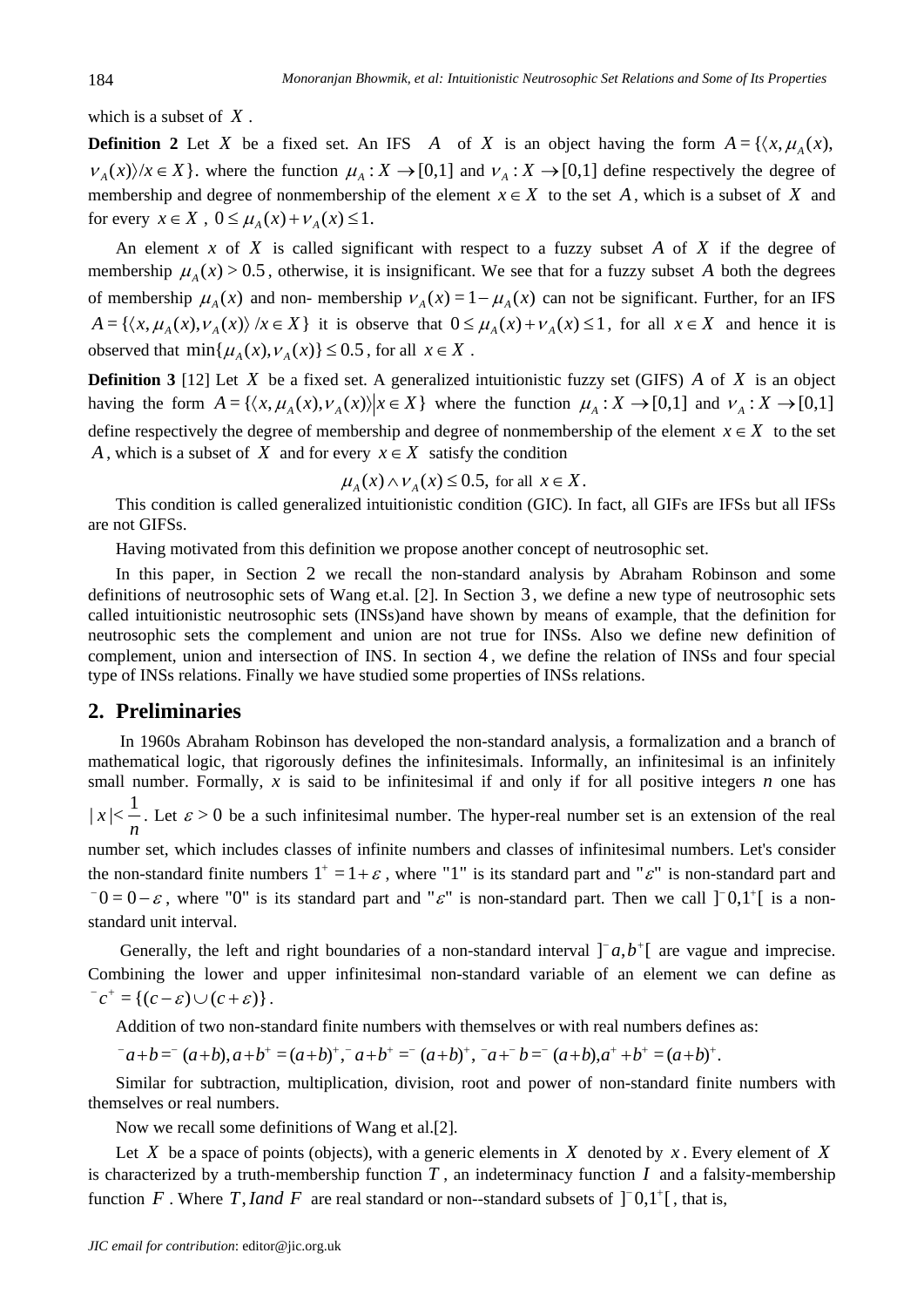$$
T: X \rightarrow ]^{\scriptscriptstyle\top} 0, 1^+[,
$$
  

$$
I: X \rightarrow ]^{\scriptscriptstyle\top} 0, 1^+[,
$$
  

$$
F: X \rightarrow ]^{\scriptscriptstyle\top} 0, 1^+[
$$

There is no such restriction on the sum of  $T(x)$ ,  $I(x)$  *and* $F(x)$ , so  $\bar{0} \leq T(x) + I(x) + F(x) \leq 3^+$ .

**Definition 4** A neutrosophic set *A* on the universe of discourse *X* is defined as  $A = \langle x, T(x), I(x), F(x) \rangle$ , for all  $x \in X$ , where  $T(x)$ ,  $I(x)$ ,  $F(x) \rightarrow 0$ ,  $T^{\dagger}$  and  $T^{\dagger} \circ T(x) + I(x) + F(x) \leq 3^{\dagger}$ .

**Definition 5** The complement of a neutrosophic set *A* is denoted by *A'* and is defined as  $A' = \langle x, T_{A'}(x), I_{A'}(x), F_{A'}(x) \rangle$ , where for all x in X

$$
T_{A'}(x) = \{1^+\} - T_A(x),
$$
  
\n
$$
I_{A'}(x) = \{1^+\} - I_A(x),
$$
  
\n
$$
F_{A'}(x) = \{1^+\} - F_A(x).
$$

**Definition 6** A neutrosophic set *A* is contained in another neutrosophic set *B* i.e.,  $A \subseteq B$ , if for all *x* in *X*

$$
T_A(x) \le T_B(x),
$$
  
\n
$$
I_A(x) \le I_B(x),
$$
  
\n
$$
F_A(x) \ge F_B(x).
$$

**Definition 7** The union of two neutrosophic sets *A* and *B* is also a neutrosophic set, whose truthmembership, indeterminacy-membership and falsity-membership functions are

$$
T_{(A\cup B)}(x) = T_A(x) + T_B(x) - T_A(x)T_B(x),
$$
  
\n
$$
I_{(A\cup B)}(x) = I_A(x) + I_B(x) - I_A(x)I_B(x),
$$
  
\n
$$
T_{(A\cup B)}(x) = F_A(x) + F_B(x) - F_A(x)F_B(x), \text{ for all } x \text{ in } X.
$$

**Definition 8** The intersection of two neutrosophic sets *A* and *B* is also a neutrosophic set, whose truthmembership, indeterminacy-membership and falsity-membership functions are

$$
T_{(A \cap B)}(x) = T_A(x)T_B(x),
$$
  
\n
$$
I_{(A \cap B)}(x) = I_A(x)I_B(x),
$$
  
\n
$$
T_{(A \cap B)}(x) = F_A(x)F_B(x), \text{ for all } x \text{ in } X.
$$

**Definition 9** The difference between two neutrosophic sets *A* and *B* is also a neutrosophic set is denoted as  $A \setminus B$ , whose truth-membership, indeterminacy-membership and falsity-membership functions are

$$
T_{(A \setminus B)}(x) = T_A(x) - T_A(x)T_B(x),
$$
  
\n
$$
I_{(A \setminus B)}(x) = I_A(x) - I_A(x)I_B(x),
$$
  
\n
$$
T_{(A \setminus B)}(x) = F_A(x) - F_A(x)F_B(x), \text{ for all } x \text{ in } X.
$$

**Definition 10** The cartesian product of two neutrosophic sets *A* and *B* defined on the universes *X* and *Y* respectively is also a neutrosophic set which is denoted by  $A \times B$ , whose truth-membership, indeterminacymembership and falsity-membership functions are defined by

$$
T_{(A \times B)}(x, y) = T_A(x) + T_B(y) - T_A(x)T_B(y),
$$
  
\n
$$
I_{(A \times B)}(x, y) = I_A(x)I_B(y),
$$
  
\n
$$
T_{(A \times B)}(x, y) = F_A(x)F_B(y), \text{ for all } x \text{ in } X \text{ and } y \text{ in } Y.
$$

#### **3. Intuitionistic neutrosophic sets**

 Having motivated from the observation, we define an intuitionistic neutrosophic set (INS) as follows: **Definition 11** An element *x* of *X* is called significant with respect to neutrsophic set *A* of *X* if the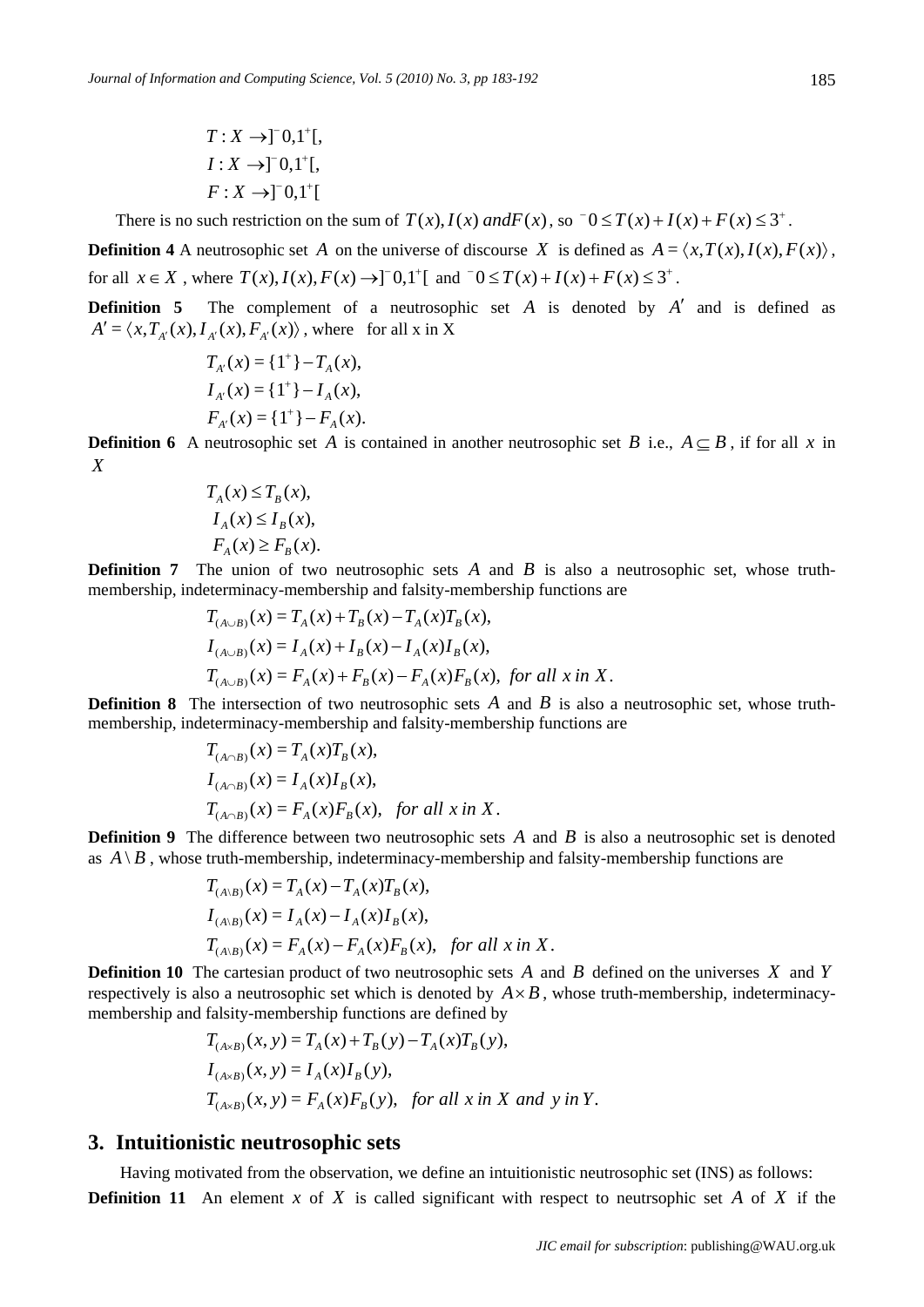degree of truth-membership or falsity-membership or indeterminancy-membership value, i.e.,  $T_A(x)$  *or*  $F_A(x)$  *or*  $I_A(x) \geq 0.5$ . Otherwise, we call it insignificant. Also, for neutrosophic set the truthmembership, indeterminacy-membership and falsity-membership all can not be significant.

We define an intuitionistic neutrosophic set by  $A = \langle x, T_A(x), I_A(x), F_A(x) \rangle$ , where

$$
\min\{T_A(x), F_A(x)\} \le 0.5,
$$
  
\n
$$
\min\{T_A(x), I_A(x)\} \le 0.5,
$$
  
\nand 
$$
\min\{F_A(x), I_A(x)\} \le 0.5, \text{ for all } x \text{ in } X,
$$
  
\nwith the condition 
$$
0 \le \{T_A(x) + I_A(x) + F_A(x)\} \le 2.
$$

**Definition 12** The complement of INS  $A = \langle x, T(x), I(x), F(x) \rangle$ , for all  $x \in X$ , is defined as

$$
A = \langle x, F(x), I(x), T(x) \rangle
$$
, for all  $x \in X$ 

**Definition 13** The intersection of two INSs  $A^*$  and  $B^*$  is also an INS, whose truth-membership, indeterminacy-membership and falsity-membership functions are

$$
T_{(A \cap B)}(x) = \min\{T_A(x), T_B(x)\}
$$
  
\n
$$
I_{(A \cap B)}(x) = \min\{I_A(x), I_B(x)\}
$$
  
\n
$$
F_{(A \cap B)}(x) = \max\{F_A(x), F_B(x)\}, \text{ for all } x \text{ in } X.
$$

**Definition 14** The union of two two INSs *A* and *B* is also an INS, whose truth-membership, indeterminacy-membership and falsity-membership functions are

$$
T_{(A\cup B)}(x) = \max\{T_A(x), T_B(x)\}
$$
  
\n
$$
I_{(A\cup B)}(x) = \min\{I_A(x), I_B(x)\}
$$
  
\n
$$
F_{(A\cup B)}(x) = \min\{F_A(x), F_B(x)\}, \text{ for all } x \text{ in } X.
$$

 Here we recall the definitions 5, 7, and we will show by means of examples that they are not valid for INSs.

**Example 1** Let  $A = \{ \langle x_1, 0.8, 0.2, 0.4 \rangle, \langle x_2, 0.4, 0.5, 0.8 \rangle \}$  and  $B = \{ \langle x_1, 0.4, 0.3, 0.8 \rangle, \langle x_2, 0.4, 0.2, 0.8 \rangle \}$  be two INSs of *X* .

By definition 5,  $(A) = \{ \langle x_1, 0.2, 0.8, 0.6 \rangle, \langle x_2, 0.6, 0.5, 0.2 \rangle \}.$ 

Here we see that for  $x_1$  both *I* and *F* are  $\geq 0.5$ . So  $(A)$  is not a INS.

By definition 7, we get  $A \cup B = \{ \langle x_1, 0.88, 0.44, 0.88 \rangle, \langle x_2, 0.64, 0.6, 0.96 \rangle \}.$ 

Here all *T*,*I*, *F* for  $x_1$  and also for  $x_2$  are  $\geq 0.5$ . So  $A \cup B$  is not a INS.

## **4. Relations on INSs and some of its properties**

Here we give the definition relation on of INSs and study some of its properties.

Let *X*,*Y and Z* be three ordinary nonempty sets.

**Definition 15** A INS relation (INSR) is defined as a intuitionistic neutrosophic subset of  $X \times Y$ , having the form

$$
R = \{ \langle (x, y), T_R(x, y), I_R(x, y), F_R(x, y) \rangle : x \in X, y \in Y \}
$$

where,

$$
T_R: X \times Y \to [0,1], I_R: X \times Y \to [0,1], F_R: X \times Y \to [0,1]
$$

satisfy the conditions

- (*i*) at least one of this  $T_R(x, y)$ ,  $I_R(x, y)$  *and* $F_R(x, y)$  is  $\geq 0.5$  and
- $(iii)$   $0 \leq {T_A(x) + T_A(x) + F_A(x)} \leq 2$ .

The collection of of all INSR on  $X \times Y$  is denoted as  $GR(X \times Y)$ .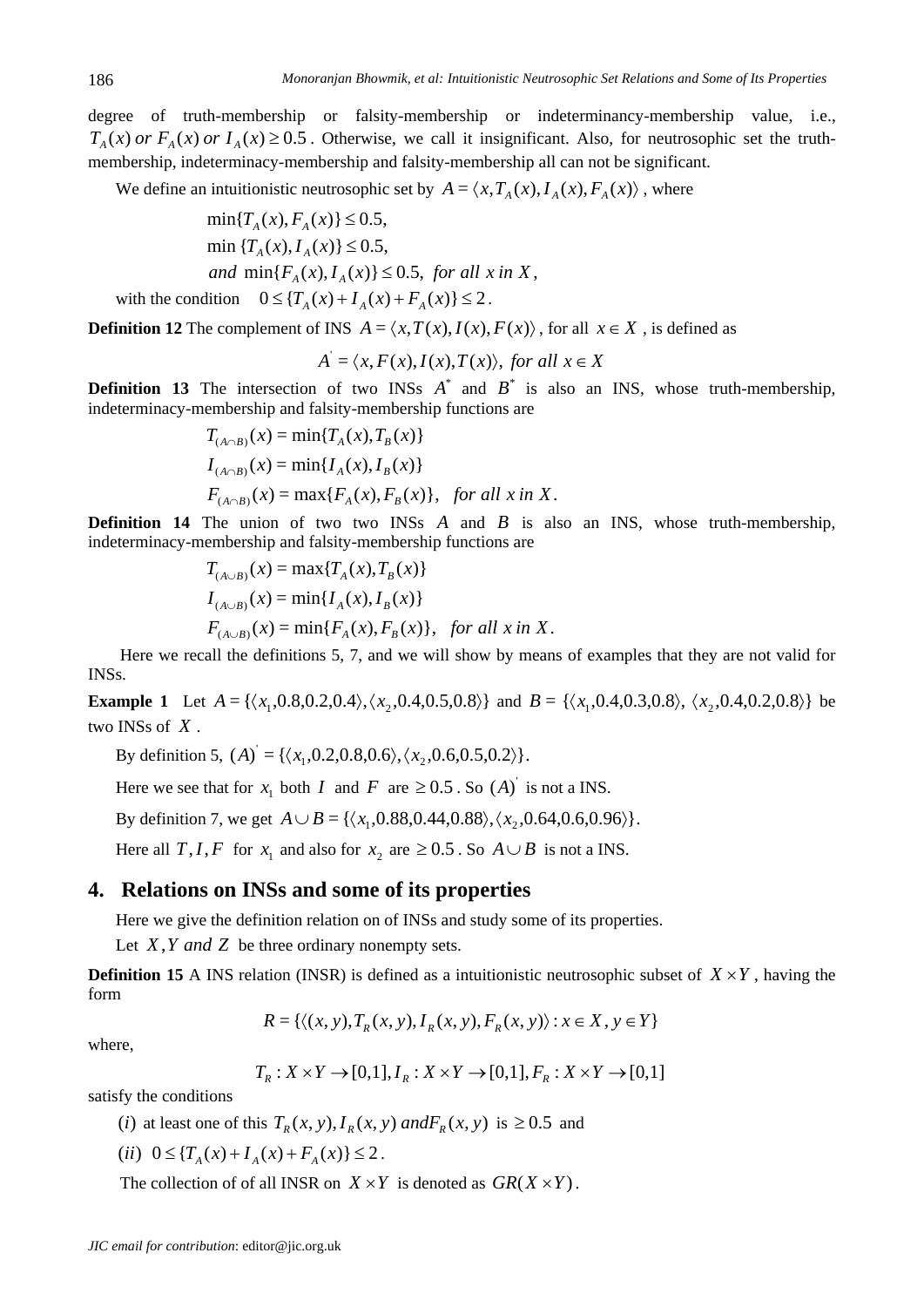187

**Definition 16** Let *R* be a INSR on  $X \times Y$ , then the inverse relation of *R* is denoted by  $R^{-1}$ , where  $T_R^{-1}(x, y) = T_R(y, x), I_R^{-1}(x, y) = I_R(y, x), F_R^{-1}(x, y) = F_R(y, x), \forall (x, y) \in (X \times Y).$ **Lemma 1** Let  $R \in \text{GR}(X, Y)$  and  $P \in \text{GR}(X, Y)$ , then  $\min_{y} \{ \max_{y} \{ \min \{ T_{R} (x, y), T_{P} (y, z) \} \} \}, \{ \min_{y} \{ \max \{ I_{R} (x, y), I_{P} (y, z) \} \} \},$  $\{\min_{y} \{\max\{F_R(x, y), F_P(y, z)\}\}\}\leq 0.5$ **Proof.** min $\{\min\{T_R(x, y), T_P(y, z)\}\}\$ ,  $\{\min_{y'}\{\max\{I_R(x, y'), I_P(y', z)\}\}\}$ ,  ${\min_{y''}} {\max\{F_R(x, y''), F_P(y'', z)\}}$  $\lim_{n}$  {max{ $F_R(x, y'')$ ,  $F_P(y''$  $\leq$  min[{min{*T<sub>R</sub>*(*x*, *y*),*T<sub>P</sub>*(*y*, *z*)}}, {max{*I<sub>R</sub>*(*x*, *y*), *I<sub>P</sub>*(*y*, *z*)}},  $\{\max\{F_{p}(x, y), F_{p}(y, z)\}\}\$  $=$  min $\{\min\{\frac{r_a(x, y), r_a(y, z)\}\}\$ ,  $\{\max\{I_a(x, y), I_a(y, z)\}\}\$ ,  $\{\max\{F_p(x, y), F_p(y, z)\}\}\$  $=\min\{\max[\{\min\{T_p(x, y), T_p(y, z), I_p(x, y)\}\}, \{\min\{T_p(x, y), T_p(y, z), I_p(y, z)\}\}],\}$  $\{ \max\{F_p(x, y), F_p(y, z)\}\}\$  $=$  max $\{\{\min\{F_p(x, y), T_p(x, y), T_p(y, z), I_p(x, y)\}\},$  ${\min\{F_p(y,z), T_p(x,y), T_p(y,z), I_p(y,z)\}}$  $\leq$  max[{min{0.5,*T<sub>p</sub>*(*y*, *z*)}},{min{0.5,*T<sub>p</sub>*(*x*, *y*)}}] [ *since at* least one of  $F_R(x, y)$ ,  $T_R(x, y)$  and  $I_R(x, y) \leq 0.5$ ]  $\leq 0.5$ ,  $\forall$   $v \in Y$ . **Lemma 2** Let  $R \in \text{GR}(X, Y)$  and  $P \in \text{GR}(X, Y)$ , then

 $\min_{y} \{ \max_{y} \{ T_{R}(x, y), T_{P}(y, z) \} \} \}, \{ \max_{y} \{ \min_{y} \{ I_{R}(x, y), I_{P}(y, z) \} \} \},$  $\{\max_{y} \{\min\{F_R(x, y), F_P(y, z)\}\}\}\geq 0.5$ 

**Proof.** The proof is similar as lemma 1.

Now we define two composit relations of INSs.

**Definition 17** Let  $P \in \text{GR}(X, Y)$  and  $R \in \text{GR}(Y, Z)$ . Then we define two composit relations on  $X \times Z$ , denoted by  $P \circ R$  and  $P * R$  and they are defined as

$$
P \circ R = \{ \langle (x, z), T_{P \circ R}(x, z), I_{P \circ R}(x, z), F_{P \circ R}(x, z) \rangle : x \in X, z \in Z \}, \text{where}
$$
\n
$$
T_{P \circ R}(x, z) = \max_{y} \{ \min \{ T_P(x, y), T_R(y, z) \} \},
$$
\n
$$
I_{P \circ R}(x, z) = \min_{y} \{ \max \{ I_P(x, y), I_R(y, z) \} \},
$$
\n
$$
F_{P \circ R}(x, z) = \min_{y} \{ \max \{ F_P(x, y), F_R(y, z) \} \}
$$
\nand\n
$$
P * R = \{ \langle (x, z), T_{P * R}(x, z), I_{P * R}(x, z), F_{P * R}(x, z) \rangle : x \in X, z \in Z \}, \text{where}
$$
\n
$$
T_{P * R}(x, z) = \min_{y} \{ \max \{ T_P(x, y), T_R(y, z) \} \},
$$
\n
$$
I_{P * R}(x, z) = \max_{y} \{ \min \{ I_P(x, y), I_R(y, z) \} \},
$$
\n
$$
F_{P * R}(x, z) = \max_{y} \{ \min \{ F_P(x, y), F_R(y, z) \} \}.
$$

By lemma 1 and lemma 2 the sets  $P \circ R$  and  $P * R$  both satisfy the conditions of INSs.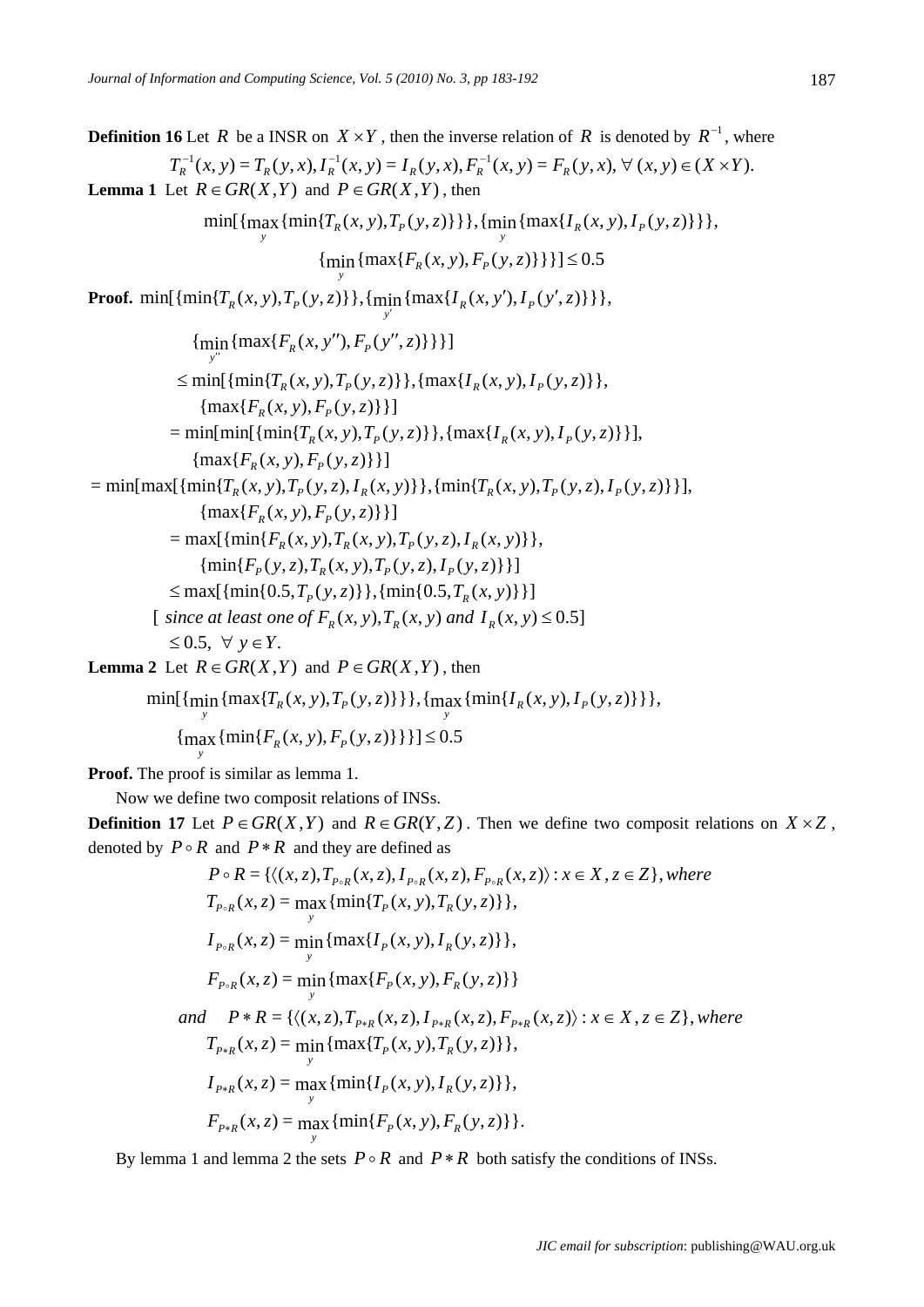**Theorem 1** If  $P \in (X, Y)$  and  $R \in (Y, Z)$  be two subsets of INSRs then

(*i*)  $(P \circ R)^{-1} = R^{-1} \circ P^{-1}$ (*ii*)  $(P * R)^{-1} = R^{-1} * P^{-1}$ 

**Proof.** (i) Let  $A = P \circ R$  and  $B = R^{-1} \circ P^{-1}$ , then

$$
T_A(x, z) = \max_{y} \{ \min\{T_{(P \circ R)}(x, y), T_{(P \circ R)}(y, z)\} \},
$$
  
\n
$$
T_B(x, z) = \max_{y} \{ \min\{T_{(R^{-1} \circ P^{-1})}(z, y), T_{(R^{-1} \circ P^{-1})}(y, x)\} \},
$$
  
\n
$$
I_A(x, z) = \max_{y} \{ \min\{I_{(P \circ R)}(x, y), I_{(P \circ R)}(y, z)\} \},
$$
  
\n
$$
I_B(x, z) = \max_{y} \{ \min\{I_{(R^{-1} \circ P^{-1})}(z, y), I_{(R^{-1} \circ P^{-1})}(y, x)\} \},
$$
  
\n
$$
F_A(x, z) = \max_{y} \{ \min\{F_{(P \circ R)}(x, y), F_{(P \circ R)}(y, z)\} \},
$$
  
\n
$$
F_B(x, z) = \max_{y} \{ \min\{F_{(R^{-1} \circ P^{-1})}(z, y), F_{(R^{-1} \circ P^{-1})}(y, x)\} \}.
$$
  
\nNow, 
$$
T_B(x, z) = \max_{y} \{ \min\{T_{(R^{-1} \circ P^{-1})}(x, y), T_{(R^{-1} \circ P^{-1})}(y, z)\} \}
$$
  
\n
$$
= \max_{y} \{ \min\{ \max\{ \min\{T_{R^{-1}}(x, z), T_{P^{-1}}(x, z)\} \} \} \}
$$
  
\n
$$
= \max\{ \min\{T_{R}(z, x), T_P(y, z), T_R(x, y), T_P(z, x)\} \}
$$
  
\n
$$
= \max\{ \min\{T_{(R \circ P)}(y, z), T_{(R \circ P)}(x, y)\} \}
$$
  
\n
$$
= \max_{y} \{ \min\{T_{(P \circ R)^{-1}}(z, y), T_{(P \circ R)^{-1}}(y, x)\} \}
$$
  
\n
$$
= T_{A^{-1}}(z, x)
$$

Similarly we can prove  $I_B(x, z) = I_{A^{-1}}(x, z)$  and  $F_B(x, z) = F_{A^{-1}}(x, z)$ .

Hence 
$$
(P \circ R)^{-1} = R^{-1} \circ P^{-1}
$$
.

**(ii)** The proof is similar.

## **Example 2** Let ,

$$
X \times Y \qquad y_1 \qquad y_2 \qquad y_3
$$
  
\n
$$
x_1 \quad \langle (x_1, y_1), 0.6, 0.2, 0.3 \rangle \quad \langle (x_1, y_2), 0.3, 0.5, 0.2 \rangle \quad \langle (x_1, y_3), 0.8, 0.4, 0.1 \rangle
$$
  
\n
$$
P = x_2 \qquad \langle (x_2, y_1), 0.2, 0.7, 0.1 \rangle \quad \langle (x_2, y_2), 0.6, 0.3, 0.4 \rangle \quad \langle (x_2, y_3), 0.1, 0.5, 0.3 \rangle
$$
  
\n
$$
x_3 \qquad \langle (x_3, y_1), 0.3, 0.6, 0.5 \rangle \quad \langle (x_3, y_2), 0.5, 0.7, 0.2 \rangle \quad \langle (x_3, y_3), 0.2, 0.4, 0.1 \rangle
$$

,

.

and

$$
Y \times Z \n\begin{array}{ccc}\nz_1 & z_2 & z_3 \\
y_1 & \langle (y_1, z_1), 0.4, 0.6, 0.3 \rangle & \langle (y_1, z_2), 0.3, 0.8, 0.2 \rangle & \langle (y_1, z_3), 0.4, 0.2, 0.2 \rangle \\
R = y_2 & \langle (y_2, z_1), 0.3, 0.7, 0.2 \rangle & \langle (y_2, z_2), 0.2, 0.4, 0.4 \rangle & \langle (y_2, z_3), 0.8, 0.1, 0.5 \rangle \\
y_3 & \langle (y_3, z_1), 0.4, 0.2, 0.6 \rangle & \langle (y_3, z_2), 0.3, 0.8, 0.2 \rangle & \langle (y_3, z_3), 0.2, 0.6, 0.4 \rangle\n\end{array}
$$

Then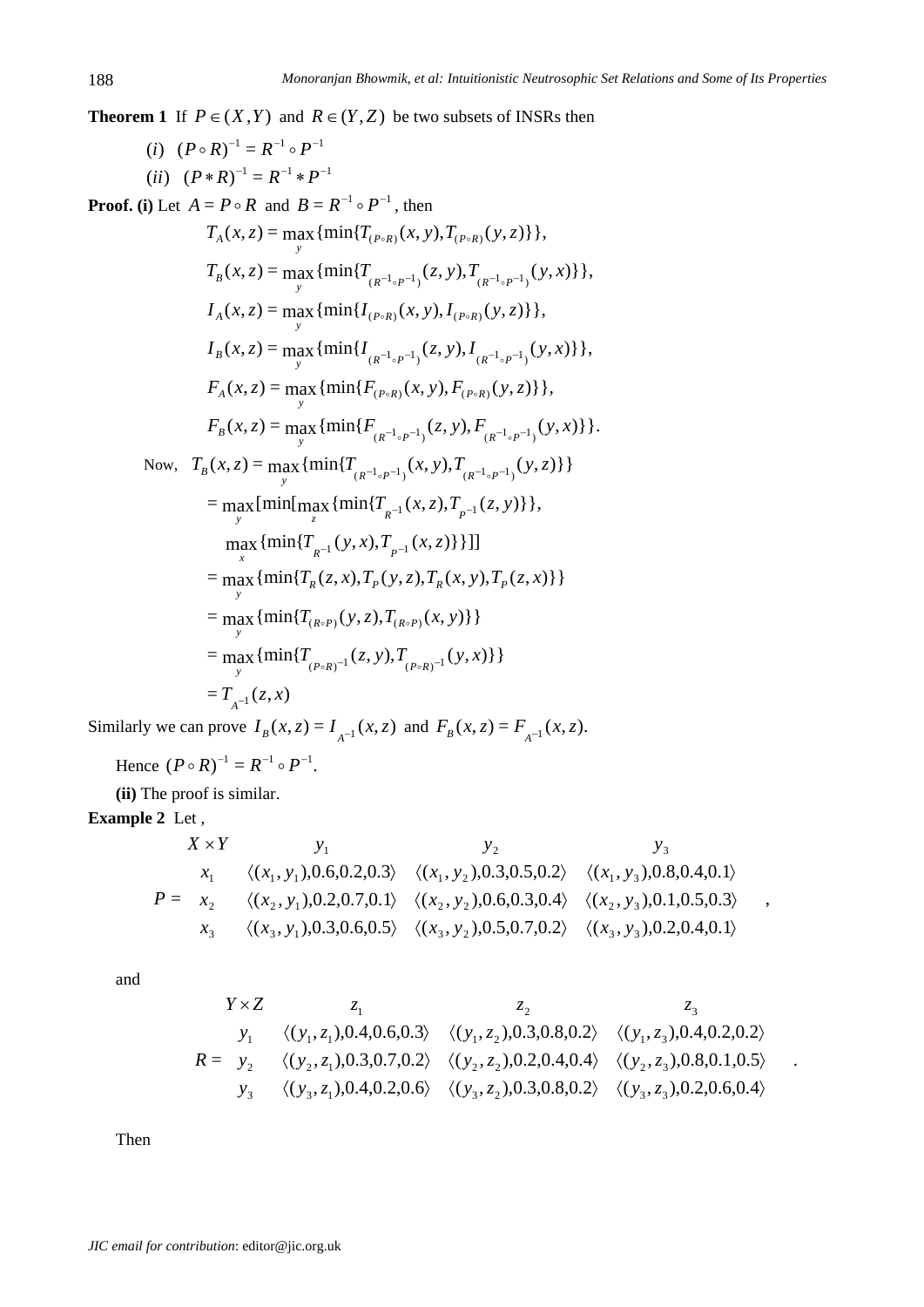$$
Z \times X \qquad x_1 \qquad x_2 \qquad x_3
$$
  
\n
$$
z_1 \qquad \langle (z_1, x_1), 0.4, 0.4, 0.2 \rangle \qquad \langle (z_1, x_2), 0.3, 0.5, 0.3 \rangle \qquad \langle (z_1, x_3), 0.3, 0.4, 0.2 \rangle
$$
  
\n
$$
(P \circ R)^{-1} = z_2 \qquad \langle (z_2, x_1), 0.3, 0.5, 0.2 \rangle \qquad \langle (z_2, x_2), 0.2, 0.4, 0.2 \rangle \qquad \langle (z_2, x_3), 0.3, 0.7, 0.2 \rangle
$$
  
\n
$$
z_3 \qquad \langle (z_3, x_1), 0.4, 0.2, 0.3 \rangle \qquad \langle (z_3, x_2), 0.6, 0.3, 0.2 \rangle \qquad \langle (z_3, x_3), 0.5, 0.6, 0.4 \rangle
$$

Now,

$$
Y \times X \qquad x_1 \qquad x_2 \qquad x_3
$$
  
\n
$$
y_1 \qquad \langle (y_1, x_1), 0.6, 0.2, 0.3 \rangle \qquad \langle (y_1, x_2), 0.2, 0.7, 0.1 \rangle \qquad \langle (y_1, x_3), 0.3, 0.6, 0.5 \rangle
$$
  
\n
$$
P^{-1} = y_2 \qquad \langle (y_2, x_1), 0.3, 0.5, 0.2 \rangle \qquad \langle (y_2, x_2), 0.6, 0.3, 0.4 \rangle \qquad \langle (y_2, x_3), 0.5, 0.7, 0.2 \rangle
$$
  
\n
$$
y_3 \qquad \langle (y_3, x_1), 0.8, 0.4, 0.1 \rangle \qquad \langle (y_3, x_2), 0.1, 0.5, 0.3 \rangle \qquad \langle (y_3, x_3), 0.2, 0.4, 0.1 \rangle
$$

and

$$
Z \times Y
$$
  
\n
$$
Z_1
$$
\n
$$
y_1
$$
\n
$$
y_2
$$
\n
$$
y_3
$$
\n
$$
z_1
$$
\n
$$
\langle (z_1, y_1), 0.4, 0.6, 0.3 \rangle
$$
\n
$$
\langle (z_1, y_2), 0.3, 0.7, 0.2 \rangle
$$
\n
$$
\langle (z_1, y_3), 0.4, 0.2, 0.6 \rangle
$$
\n
$$
R^{-1} = z_2
$$
\n
$$
\langle (z_2, y_1), 0.3, 0.8, 0.2 \rangle
$$
\n
$$
\langle (z_2, y_2), 0.2, 0.4, 0.4 \rangle
$$
\n
$$
\langle (z_2, y_3), 0.3, 0.8, 0.2 \rangle
$$
\n
$$
z_3
$$
\n
$$
\langle (z_3, y_1), 0.4, 0.2, 0.2 \rangle
$$
\n
$$
\langle (z_3, y_2), 0.8, 0.1, 0.5 \rangle
$$
\n
$$
\langle (z_3, y_3), 0.2, 0.6, 0.4 \rangle
$$

Then

$$
Z \times X \qquad x_1 \qquad x_2 \qquad x_3
$$
  
\n
$$
z_1 \qquad \langle (z_1, x_1), 0.4, 0.4, 0.2 \rangle \qquad \langle (z_1, x_2), 0.3, 0.5, 0.3 \rangle \qquad \langle (z_1, x_3), 0.3, 0.4, 0.2 \rangle
$$
  
\n
$$
(R^{-1} \circ P^{-1}) = z_2 \qquad \langle (z_2, x_1), 0.3, 0.5, 0.2 \rangle \qquad \langle (z_2, x_2), 0.2, 0.4, 0.2 \rangle \qquad \langle (z_2, x_3), 0.3, 0.7, 0.2 \rangle
$$
  
\n
$$
z_3 \qquad \langle (z_3, x_1), 0.4, 0.2, 0.3 \rangle \qquad \langle (z_3, x_2), 0.6, 0.3, 0.2 \rangle \qquad \langle (z_3, x_3), 0.5, 0.6, 0.4 \rangle
$$

So,  $(P \circ R)^{-1} = R^{-1} \circ P^{-1}$ .

#### **Definition 18** Let  $R \in \text{GR}(X \times Y)$ , then

- (*i*) *R* is reflexive of type-1 if  $T(x, x) = 1, I(x, x) = 0$  and  $F(x, x) = 0, \forall x \in X$ .
- (*ii*) *R* is reflexive of type-2 if  $T(x, x) = 1, \forall x \in X$ ,  $\max\{I(x, x), I(y, y) \le I(x, y)\}$ *and*  $\min\{F(x, x), F(y, y) \leq F(x, y)\}, \forall x, y \in X$ .
- (*iii*) *R* is reflexive of type-3 if  $min{T(x, x), T(y, y)} \ge max{0.5, T(x, y)}$ ,  $\min\{I(x, x), I(y, y)\} \ge \max\{0.5, I(x, y)\}, \forall x, y \in X \text{ and } F(x, x) = 0, \forall x \in X.$
- (iv) R is reflexive of type-4 if  $min\{T(x, x), T(y, y)\}\geq T(x, y)$ ,  $max\{I(x, x), I(y, y)\leq I(x, y)\}$ *and*  $\max\{F(x, x), F(y, y) \leq F(x, y)\}, \forall x, y \in X$ .

**Definition 19** Let  $R \in \text{GR}(X \times Y)$ , then

- (*i*) *R* is irreflexive of type-1 if  $T(x, x) = 0, I(x, x) = 0$  and  $F(x, x) = 1, \forall x \in X$ .
- (*ii*) *R* is irreflexive of type-2 if  $T(x, x) = 0, \forall x \in X$ ,  $\min\{I(x, x), I(y, y)\} \ge \max\{0.5, I(x, y)\}$ *and*  $\min\{F(x, x), F(y, y)\} \le \max\{0.5, F(x, y)\}, \forall x, y \in X$ .
- (*iii*) *R* is irreflexive of type-3 if  $\max\{T(x, x), T(y, y)\} \leq T(x, y)$ ,  $\max\{I(x, x), I(y, y)\} \le I(x, y), \forall x, y \in X \text{ and } F(x, x) = 1, \forall x \in X.$
- (*iv*) *R* is irreflexive of type-4 if  $\max\{T(x, x), T(y, y)\} \leq T(x, y)$ ,

.

,

.

.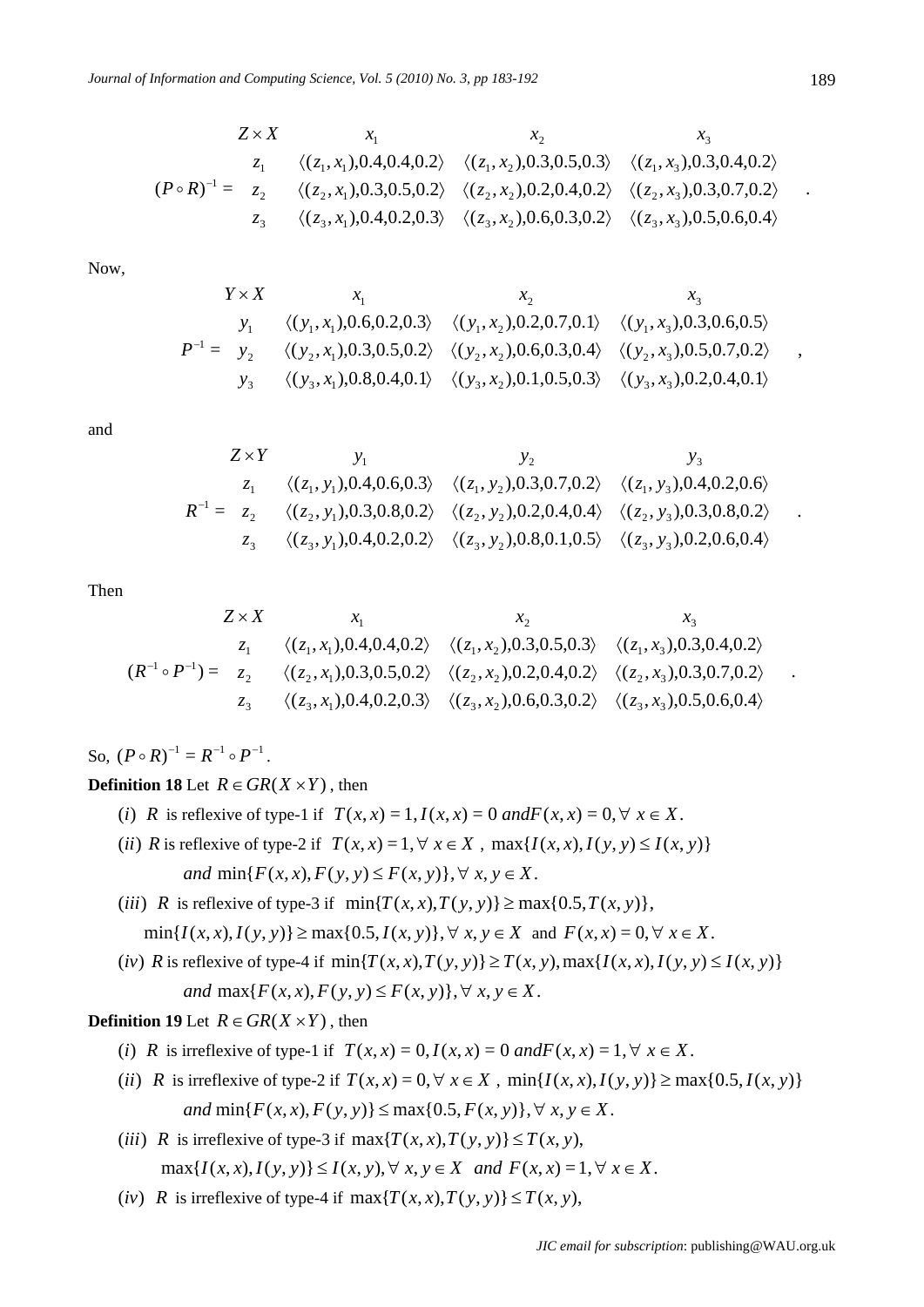.

 $\max\{I(x, x), I(y, y)\}\leq I(x, y)$  and  $\min\{F(x, x), F(y, y)\}\geq F(x, y), \forall x, y \in X$ .

#### **Theorem 2**

- (*i*) Reflexivity (irreflexivity) of type-1  $\Rightarrow$  Reflexivity (irreflexivity) of type-2, type-3 and type-4.
- (*ii*) Reflexivity (irreflexivity) of type-2  $\Rightarrow$  Reflexivity (irreflexivity) of type-4.
- (*iii*) Reflexivity (irreflexivity) of type-3  $\Rightarrow$  Reflexivity (irreflexivity) of type-4.

The proof follows from the definition. Here we are showing by the numerical example that the above theorems is obvious.

**Example 3** Let  $R \in \text{GR}(X, Y)$  be a reflexive of type-1, where

$$
X \times Y \qquad y_1 \qquad y_2 \qquad y_3
$$
  
\n
$$
x_1 \qquad \langle (x_1, y_1), 1, 0, 0 \rangle \qquad \langle (x_1, y_2), 0.6, 0.3, 0.4 \rangle \qquad \langle (x_1, y_3), 0.8, 0.2, 0.1 \rangle
$$
  
\n
$$
R = x_2 \qquad \langle (x_2, y_1), 0.3, 0.5, 0.9 \rangle \qquad \langle (x_2, y_2), 1, 0, 0 \rangle \qquad \langle (x_2, y_3), 0.2, 0.4, 0.6 \rangle
$$
  
\n
$$
x_3 \qquad \langle (x_3, y_1), 0.4, 0.6, 0.3 \rangle \qquad \langle (x_3, y_2), 0.3, 0.7, 0.1 \rangle \qquad \langle (x_3, y_3), 1, 0, 0 \rangle
$$

Then  $R$  is obviously type-2, type-3 and type-4 reflexive.

**Remark 1** It can easily be shown by constructing examples that reflexive (irreflexive) of type-4  $\Rightarrow$ reflexive (irreflexive) of type-3  $\Rightarrow$  reflexive (irreflexive) of type-2  $\Rightarrow$  reflexive (irreflexive) of type-1.

**Theorem 3** (*i*) If  $R \in \text{GR}(X, X)$  is reflexive of any type then  $R \leq R \circ R$ .

(*ii*) If  $R \in \text{GR}(X, X)$  is irreflexive of any type then  $R \geq R \cdot R$ .

**Proof.** (i) Let  $R = \langle T_R(x_i, x_i), I_R(x_i, x_i), F_R(x_i, x_i) \rangle$  for  $i = 1, 2, ..., n$  and  $j = 1, 2, ..., n$  and  $A = R \circ R$ .

Then 
$$
A = \langle T_{R \circ R}(x_i, x_j), I_{R \circ R}(x_i, x_j), F_{R \circ R}(x_i, x_j) \rangle
$$
 for  $i = 1, 2, \ldots, m$  and  $j = 1, 2, \ldots, n$ . Therefore,

$$
T_A(x_i, x_j) = \max_{k} \{ \min\{T_R(x_i, x_k), T_R(x_k, x_j)\} \}
$$
  
\n
$$
= \max[\{ \min\{T_R(x_i, x_i), T_R(x_i, x_j)\} \}, \max_{k, k \neq i} \{ \min\{T_R(x_i, x_k), T_R(x_k, x_j)\} \}]
$$
  
\n
$$
= \max[T_R(x_i, x_j), \max_{k, k \neq i} \{ \min\{T_R(x_i, x_k), T_R(x_k, x_j)\} \}] \text{ [for any type of reflexivity]}
$$
  
\n
$$
\geq T_R(x_i, x_j).
$$
  
\n
$$
I_A(x_i, x_j) = \min_{k} \{ \max\{I_R(x_i, x_k), I_R(x_k, x_j)\} \}
$$
  
\n
$$
= \min[\{ \max\{T_R(x_i, x_i), T_R(x_i, x_j)\} \}, \min_{k, k \neq i} \{ \max\{I_R(x_i, x_k), I_R(x_k, x_j)\} \}]
$$
  
\n
$$
= \min[I_R(x_i, x_j), \min_{k, k \neq i} \{ \max\{I_R(x_i, x_k), I_R(x_k, x_j)\} \}] \text{ [for any type of reflexivity]}
$$
  
\n
$$
\leq I_R(x_i, x_j).
$$

Similarly we can prove  $i_A \leq I_R(x_i, x_i)$ .

Hence  $R \leq A$  i.e.,  $R \leq R \circ R$ .

(*ii*) Proof is similar to above case.

**Note 1** Any special type of reflexivity (irreflexivty) is not a necessary condition for satisfying the theorem 3*.* 

**Example 4** Let  $R \in \text{GR}(X, X)$ , where  $X = \{x_1, x_2, x_3\}$  and *R* is not any special type of reflexive, where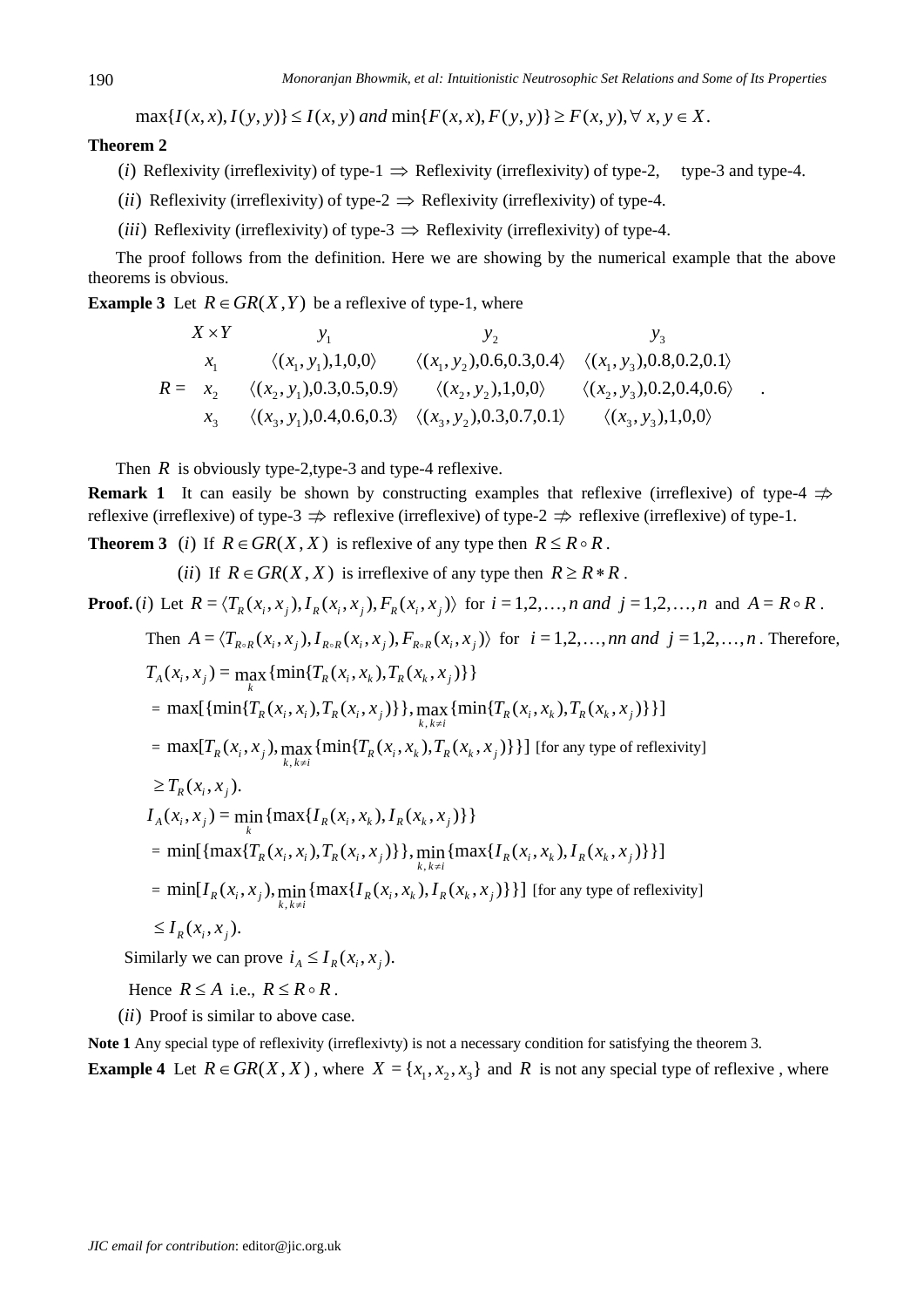$$
X \times X \qquad x_1 \qquad x_2 \qquad x_3
$$
  
\n
$$
x_1 \qquad \langle (x_1, x_1), 0.4, 0.3, 0.7 \rangle \qquad \langle (x_1, x_2), 0.6, 0.5, 0.3 \rangle \qquad \langle (x_1, x_3), 0.3, 0.6, 0.1 \rangle
$$
  
\n
$$
R = x_2 \qquad \langle (x_2, x_1), 0.6, 0.3, 0.2 \rangle \qquad \langle (x_2, x_2), 0.7, 0.3, 0.4 \rangle \qquad \langle (x_2, x_3), 0.6, 0.3, 0.4 \rangle
$$
  
\n
$$
x_3 \qquad \langle (x_3, x_1), 0.3, 0.5, 0.1 \rangle \qquad \langle (x_3, x_2), 0.4, 0.5, 0.0 \rangle \qquad \langle (x_3, x_3), 0.3, 0.6, 0.3 \rangle
$$

Then

$$
X \times X \qquad x_1 \qquad x_2 \qquad x_3
$$
  
\n
$$
x_1 \qquad \langle (x_1, x_1), 0.3, 0.5, 0.7 \rangle \qquad \langle (x_1, x_2), 0.4, 0.5, 0.3 \rangle \qquad \langle (x_1, x_3), 0.3, 0.6, 0.3 \rangle
$$
  
\n
$$
R * R = x_2 \qquad \langle (x_2, x_1), 0.6, 0.3, 0.2 \rangle \qquad \langle (x_2, x_2), 0.6, 0.3, 0.4 \rangle \qquad \langle (x_2, x_3), 0.6, 0.3, 0.4 \rangle
$$
  
\n
$$
x_3 \qquad \langle (x_3, x_1), 0.3, 0.5, 0.1 \rangle \qquad \langle (x_3, x_2), 0.4, 0.5, 0.1 \rangle \qquad \langle (x_3, x_3), 0.3, 0.6, 0.3 \rangle
$$

Though *R* is not any special type of irrflexive then also  $R \geq R \cdot R$ .

**Definition 20** A relation  $R \in \text{GR}(X, X)$  is called symmetric if  $R = R^{-1}$  i.e., if  $\forall (x_i, x_j) \in X \times X$ ,

$$
T_R(x_i, x_j) = T_R(x_j, x_i), I_R(x_i, x_j) = I_R(x_j, x_i), F_R(x_i, x_j) = F_R(x_j, x_i).
$$

**Theorem 4** (*i*) If  $P, R \in \text{GR}(X, X)$  are symmetric relations, then  $P \circ R = (R \circ P)^{-1}$ .

(*ii*) If  $R \in \text{GR}(X, X)$  is symmetric relation, then  $R \circ R$  is also a symmetric relation.

**Proof.** (i) Since *R* and *P* are both symmetric relation on  $X \times X$ ,

then  $P \circ R = P^{-1} \circ R^{-1} = (R \circ P)^{-1}$  [by the theorem 1].

 **(ii)** The proof is obvious.

## **5. Conclusion**

Here we define a new type of neutrosophic setcalled intuitionistic neutrosophic sets (INSs) and have showed by means of examples, that the definition for neutrosophic set the compliment and union are not true for INSs. Also we have define new definition of complement, union and intersection of INS. In section 4, we define the relation of INSs and four special types of INSs relations. Finally we have studied some properties of INSs relations.

#### **6. References**

- [1] H.J.Zimmerman. *Fuzzy Set: Theory and its Applications.* Boston: Kluwer Academic Publishers, 1996.
- [2] H. Wang, P. Madiraju, Y. Zhang and R. Sunderramn. Interval neutrosophic sets. *International Journal of Applied Mathematics and Statistics*. 2005, **3** (5): 1-18.
- [3] K.Atanassov. Intuitionistic fuzzy sets. *Fuzzy Sets and Systems.* 1986, **20**: 87-96.
- [4] K.Atanassov. Operations over interval valued fuzzy set. *Fuzzy Sets and Systems*. 1994, **64**: 159-174.
- [5] K.Atanassov. More on intuitionistic fuzzy sets. *Fuzzy Sets and Systems.* 1989, **33**(1): 37-46.
- [6] K.Atanassov. New operations defined over the intuitionistic fuzzy sets. *Fuzzy Sets and Systems*. 1994, **61**: 137-142.
- [7] L.A.Zadeh. Fuzzy sets. *Information and Control*. 1965, **8**: 338-353.
- [8] M. Bhowmik and M.Pal. Some results on intuitionistic fuzzy matrices and intuitionistic circulant fuzzy matrices. *International Journal of Mathematical Sciences.* 2008, **7**(1-2): 177-192.
- [9] M. Bhowmik and M.Pal. Generalized intuitionistic fuzzy matrices. *Far East Journal of Mathematics*. 2008, **29**(3): 533-554.
- [10] M. Bhowmik and M.Pal. Generalized interval-valued intuitionistic fuzzy sets. *The Journal of Fuzzy Mathematics*. 2010, **18**(2): 357-371.
- [11] M. Bhowmik and M. Pal. Partition of generalized interval-valued intuitionistic fuzzy sets. *International Journal of Applied Mathematical Analysis and Applications*. 2009, **4**(1): 1-10.
- [12] T. K. Mondal and S. K. Samanta. Generalized intuitionistic fuzzy sets. *The Journal of Fuzzy Mathematics*. 2002, **10**(4): 839-862.

.

.